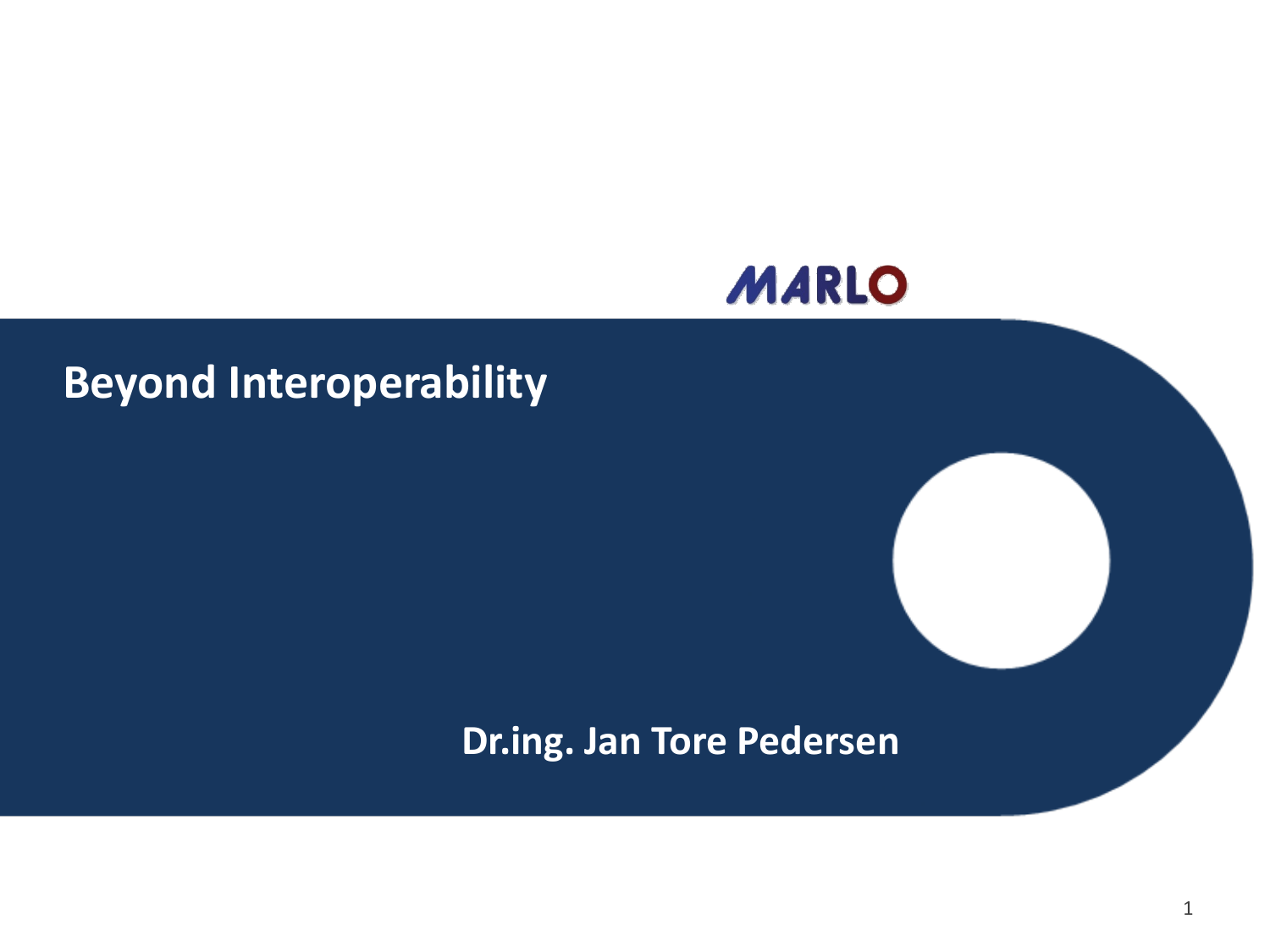# Adria Kombi/Luka Koper Challenge

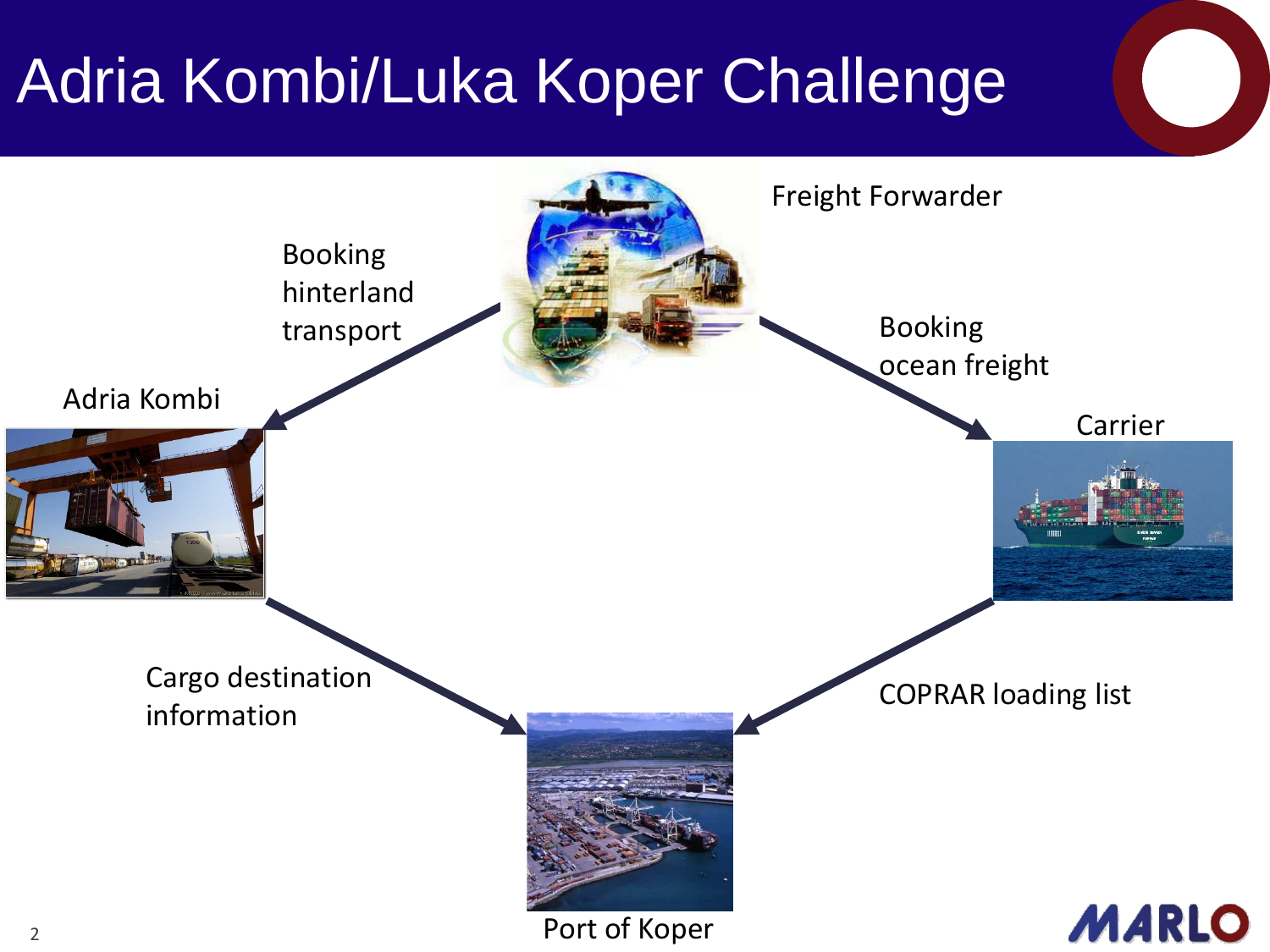### **Solution**

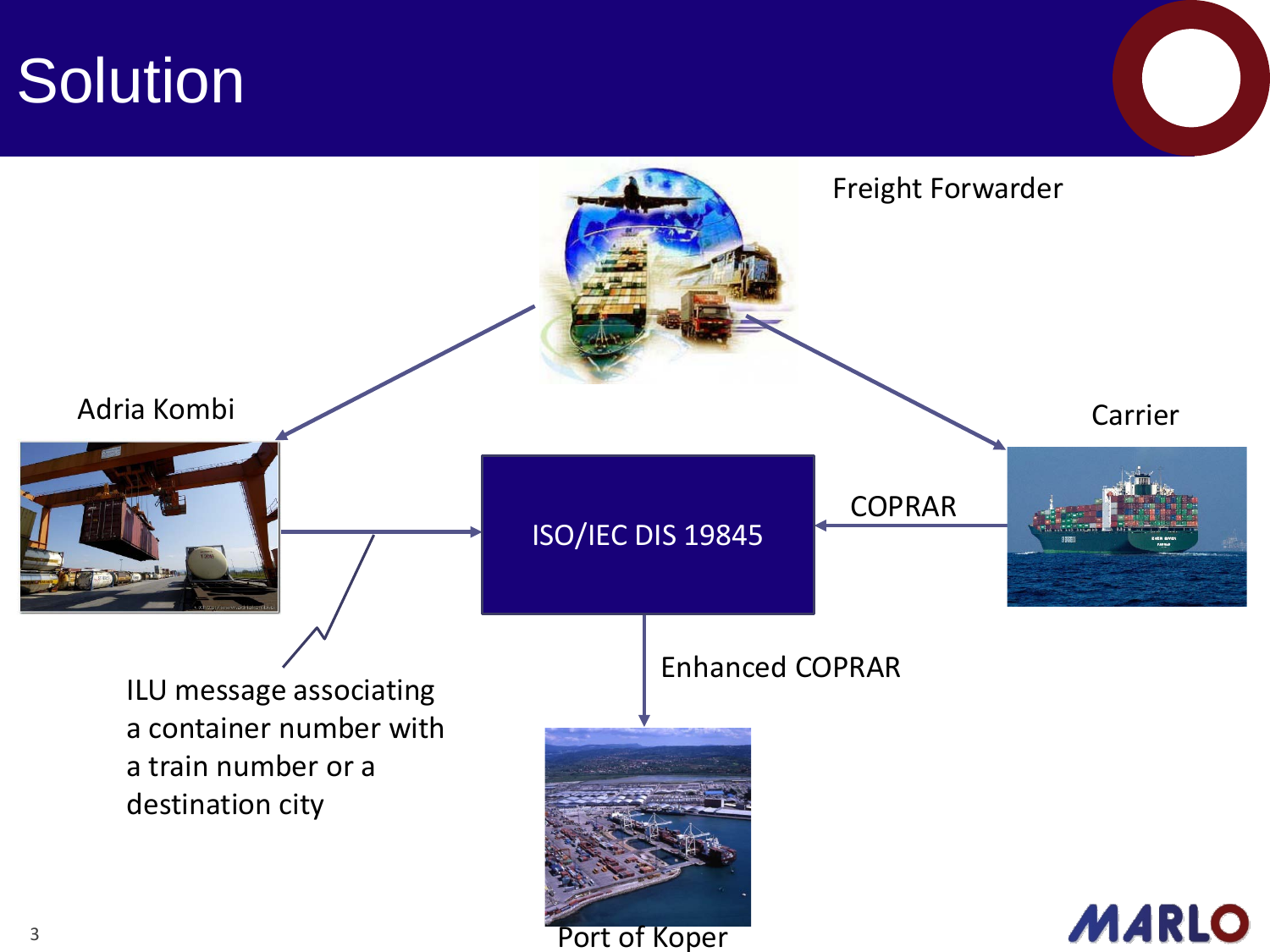# Adapting to ICT Infrastructure



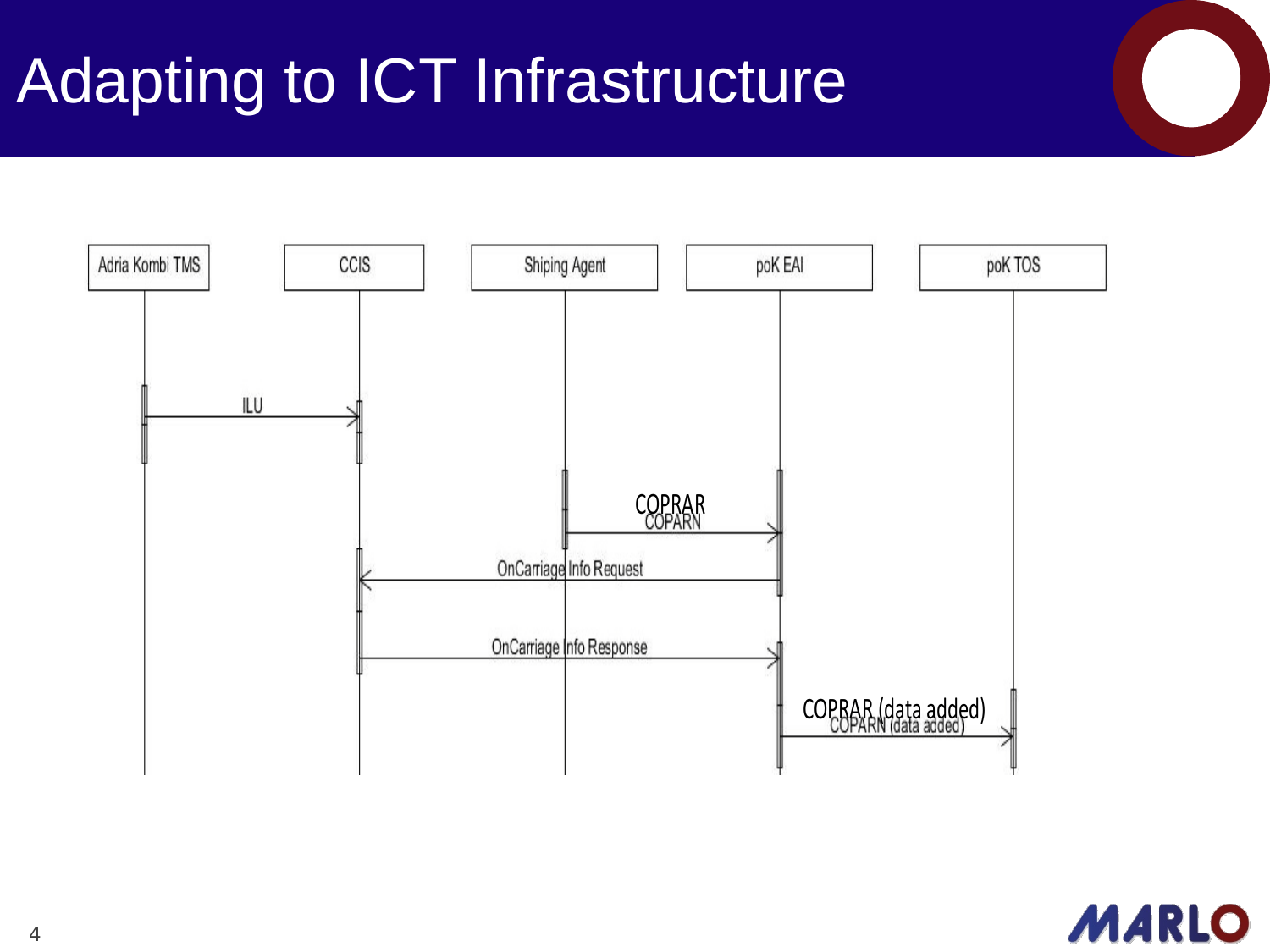### Format Conversion

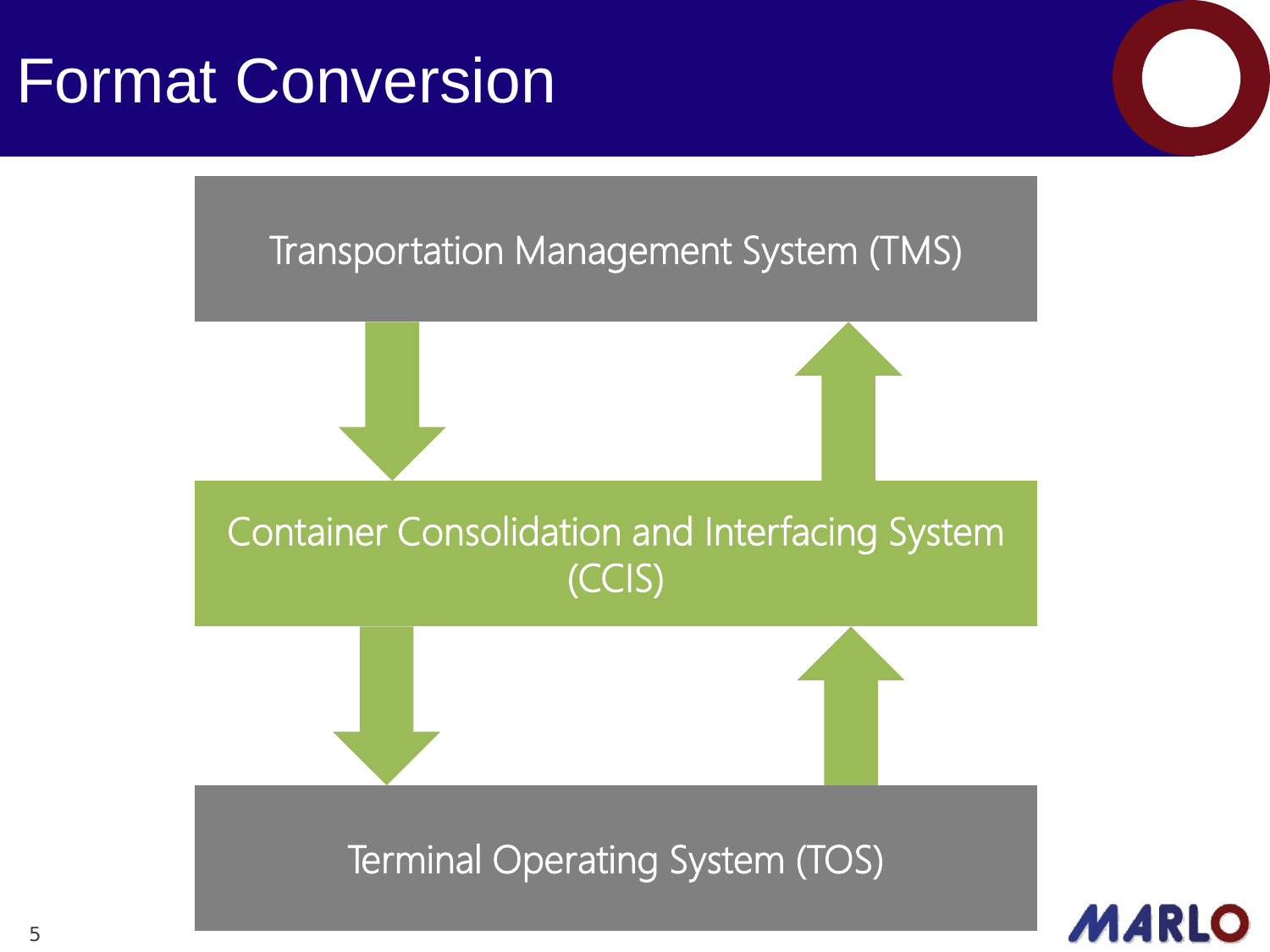# Industry Communities and Standards



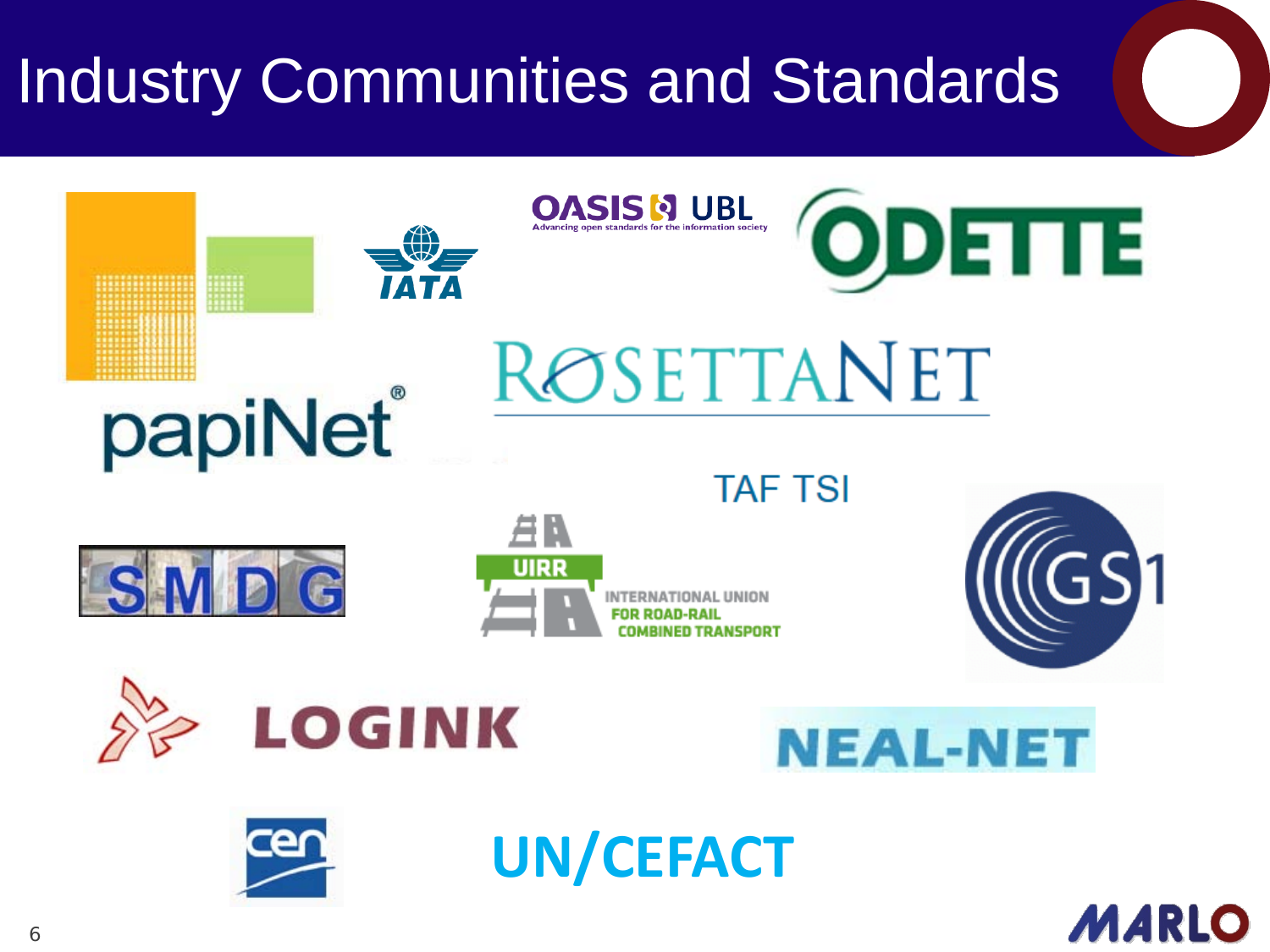# ISO/IEC 19845

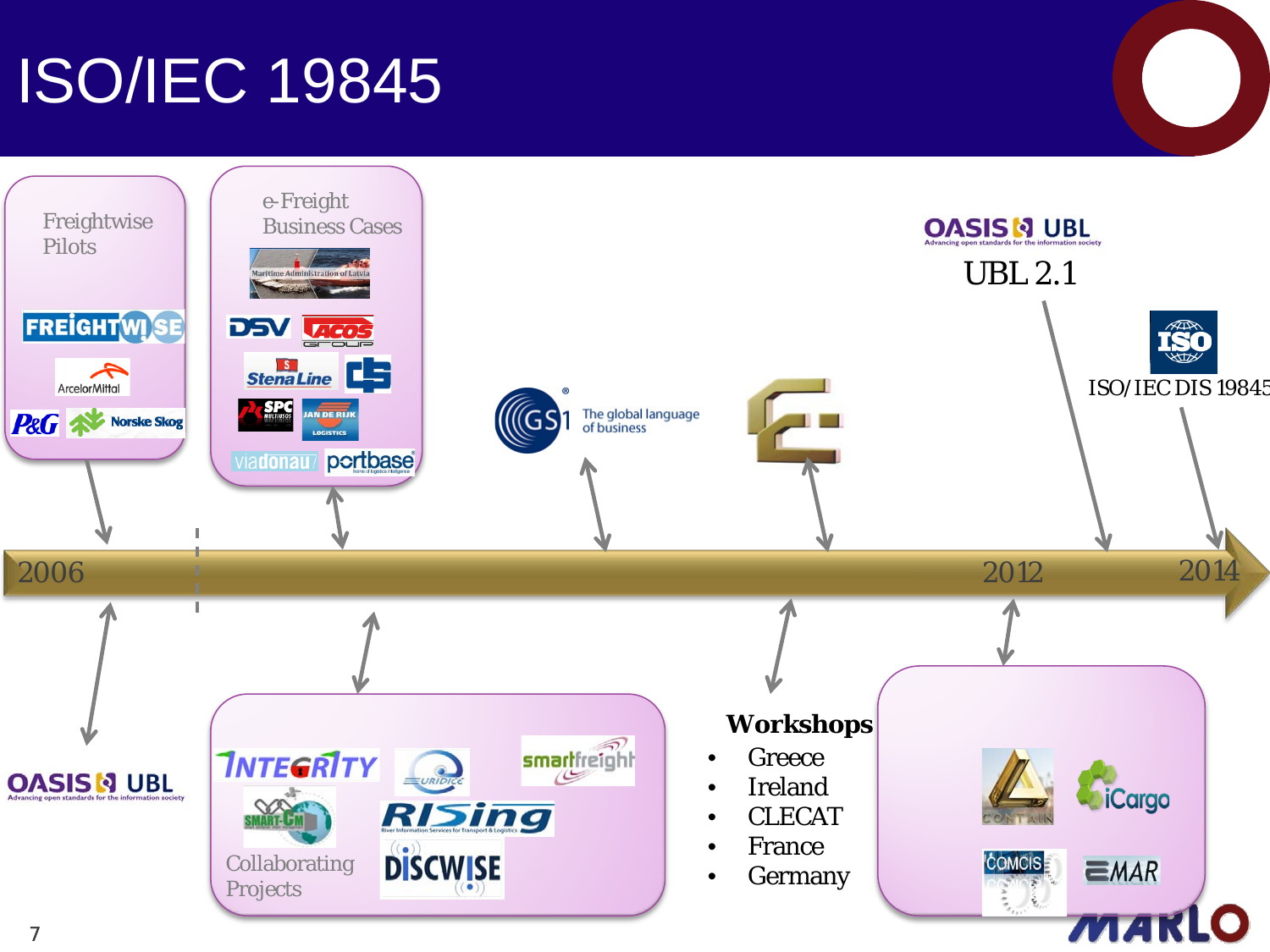# ISO/IEC 19845 Reference Model



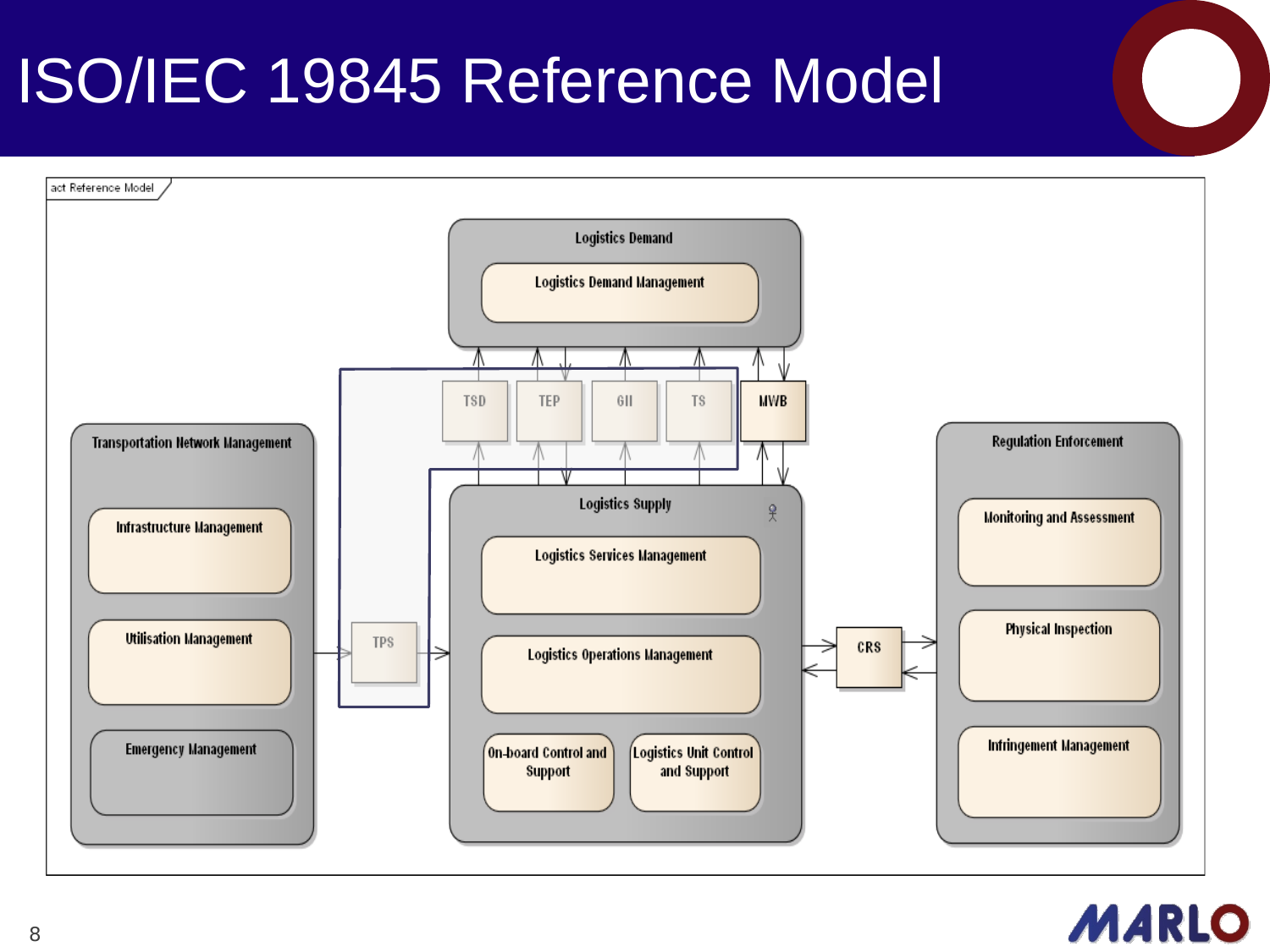### Interoperability

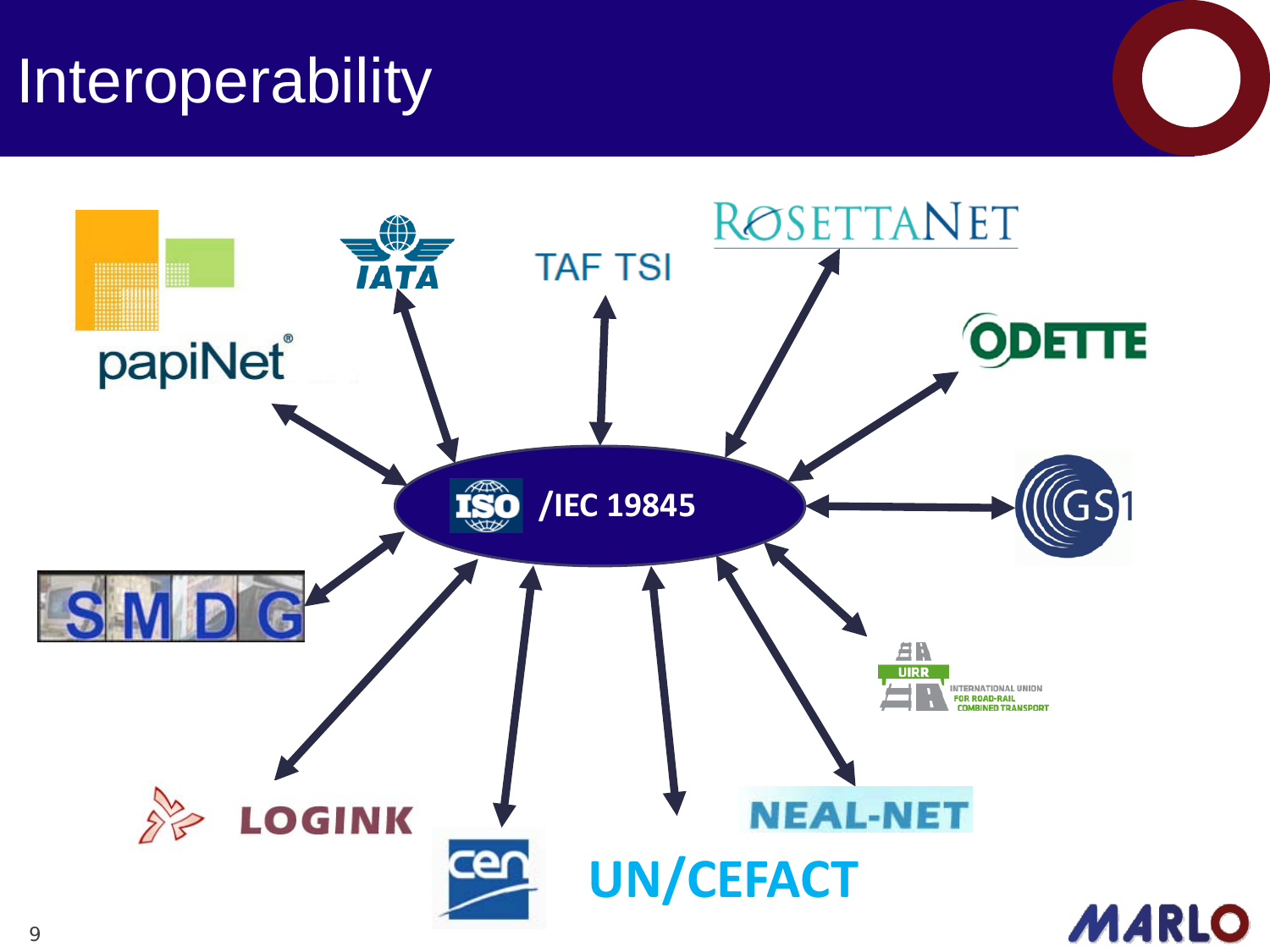Connectivity and Interoperability

- Two sides of the same coin
- Challenge: Provide interoperability and connectivity "*without changes*" to existing to existing legacy systems
- *Connect once*  communicate with all "friends" that are connected

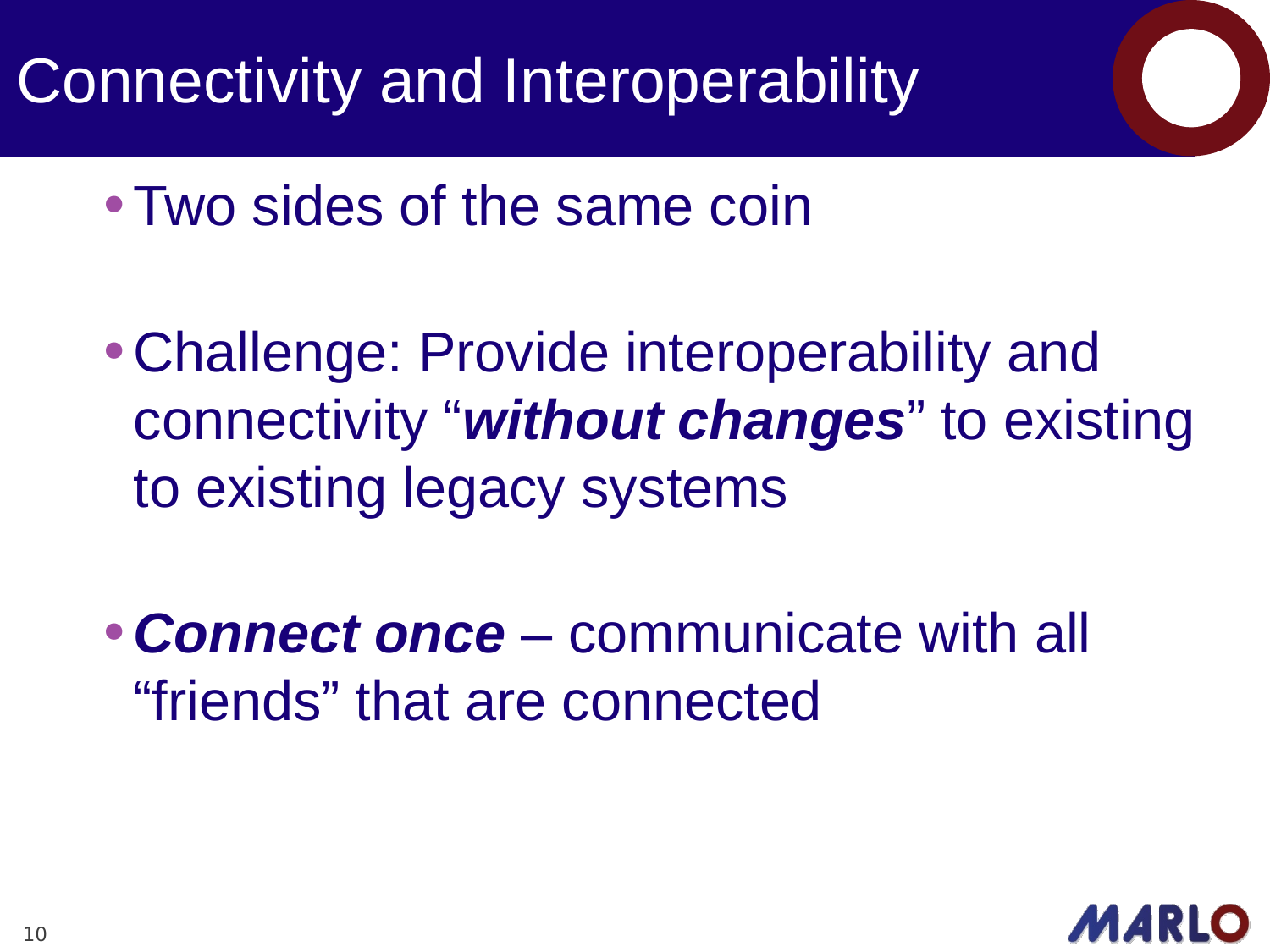# AS-IS Connectivity



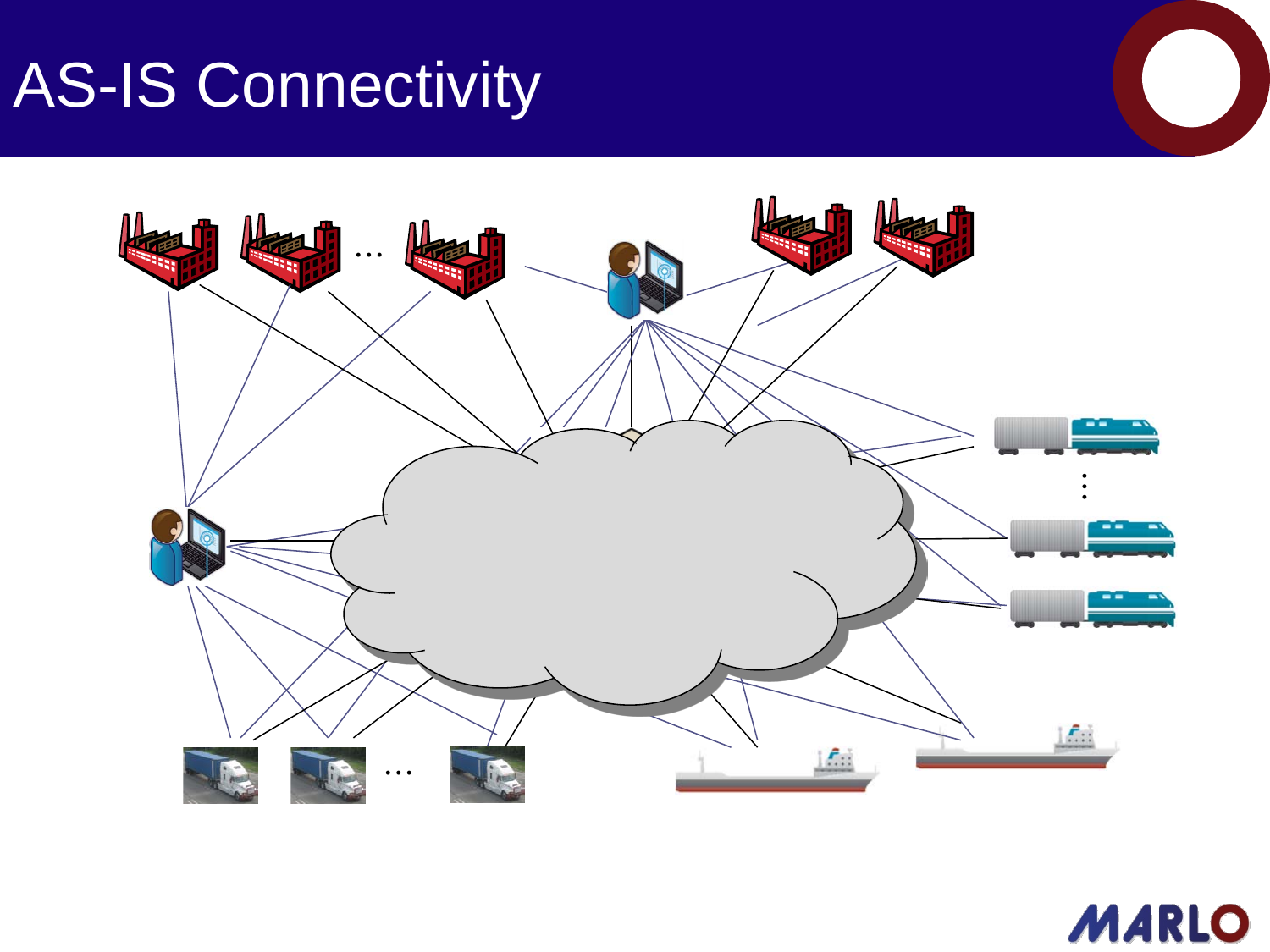#### The future is now

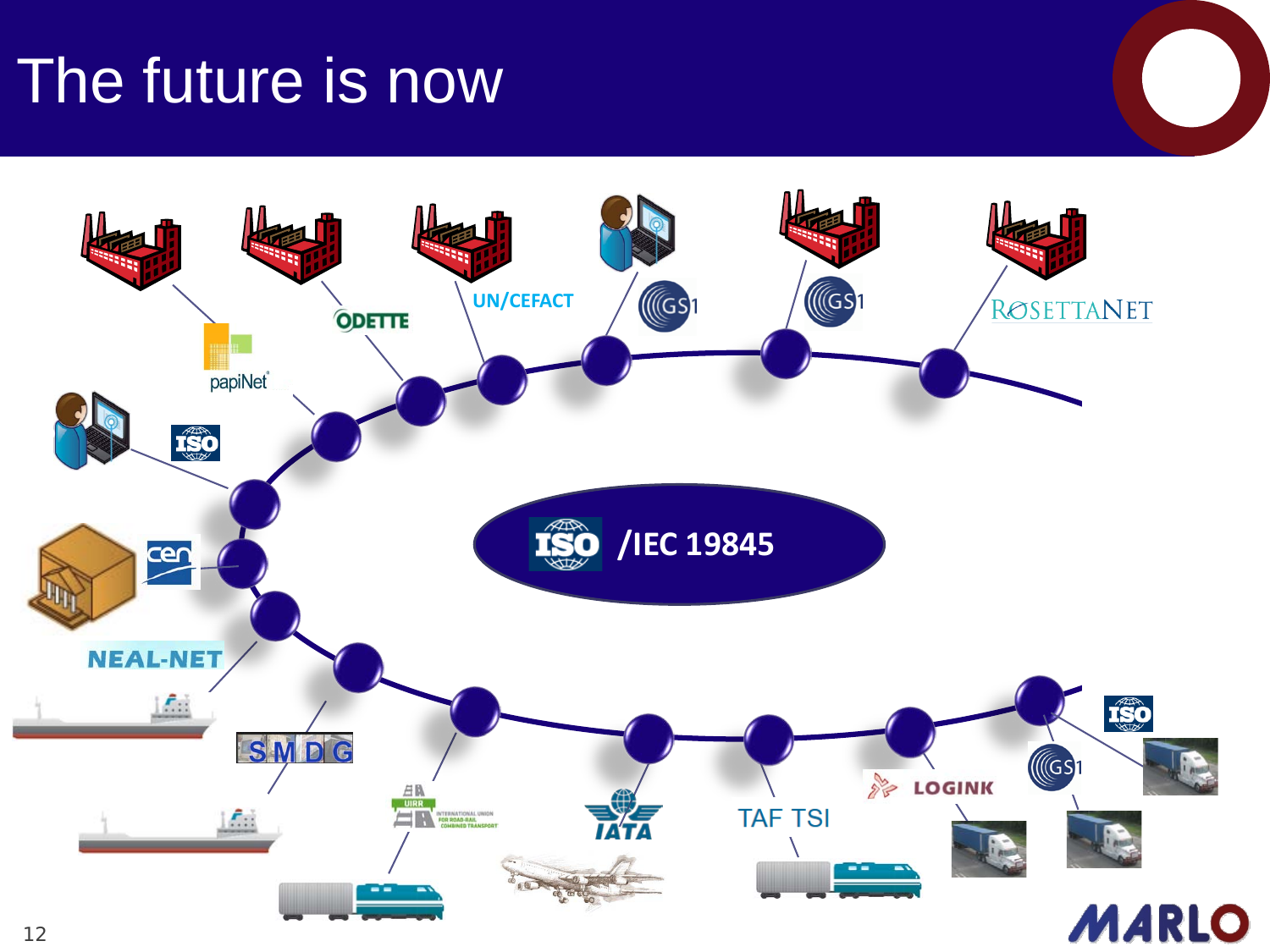#### How it works



Receive Convert to ISO/IEC 19845 Identify access point of receiver Send

Receive Identify receiver (profile) Convert from ISO/IEC 19845 Send

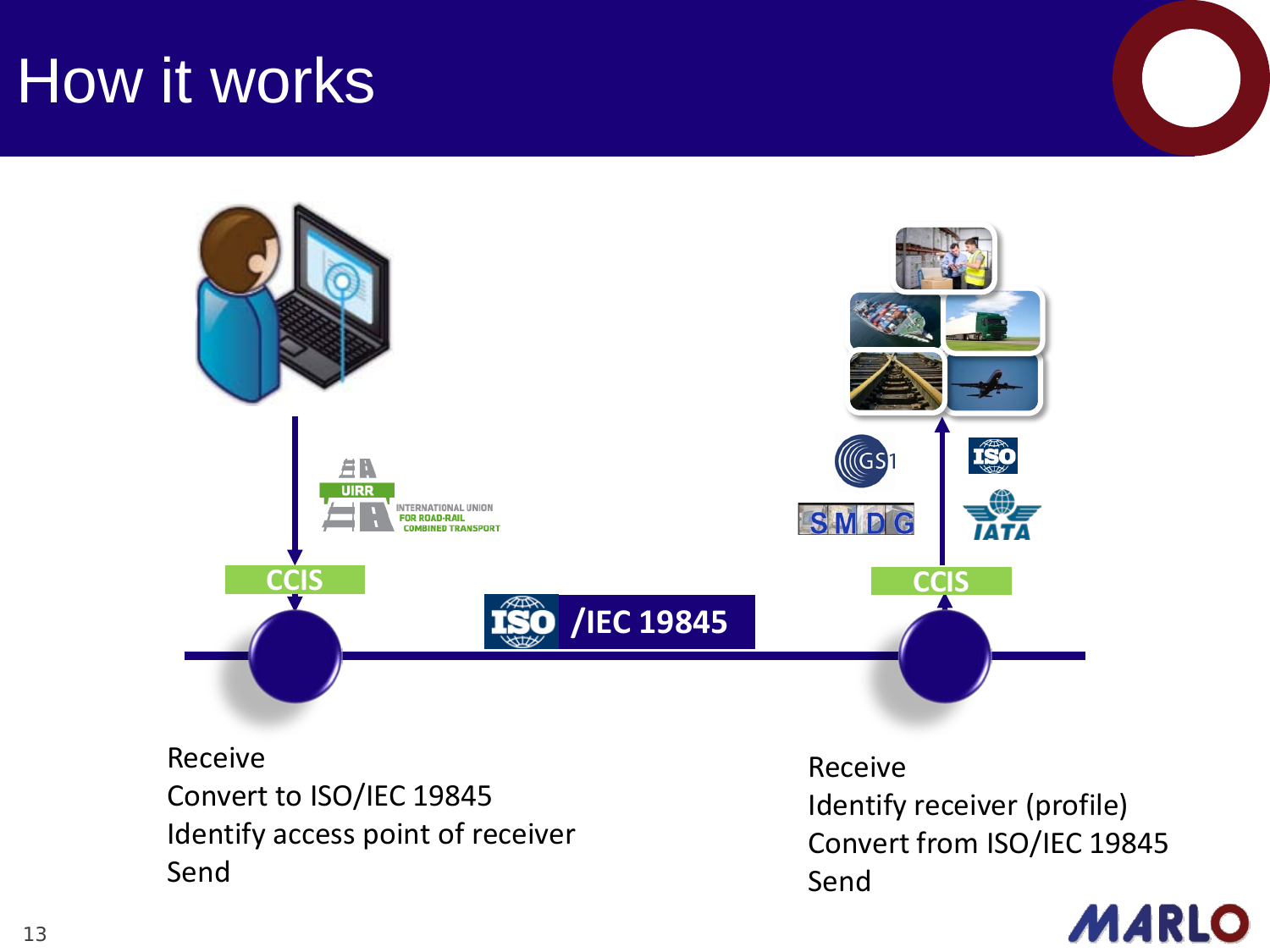### ISO/IEC 19845 - Common Framework

- Based on a reference model that incorporates requirements from:
	- WCO data model
	- $\checkmark$  Multimodal framework ARKTARNS
	- $\checkmark$  Requirements from all types of logistics stakeholders
	- Conceptually harmonised with LIM form GS1
	- $\checkmark$  ITIGG (International Transport Implementation Guidelines Group)
	- $\checkmark$  Guide to the UN/EDIFACT containers messages
	- Ports of Singapore and Hong Kong
	- US Dept of Transport.

UN/CEFACT

• Provides the best available basis for interoperability in freight transport and logistics